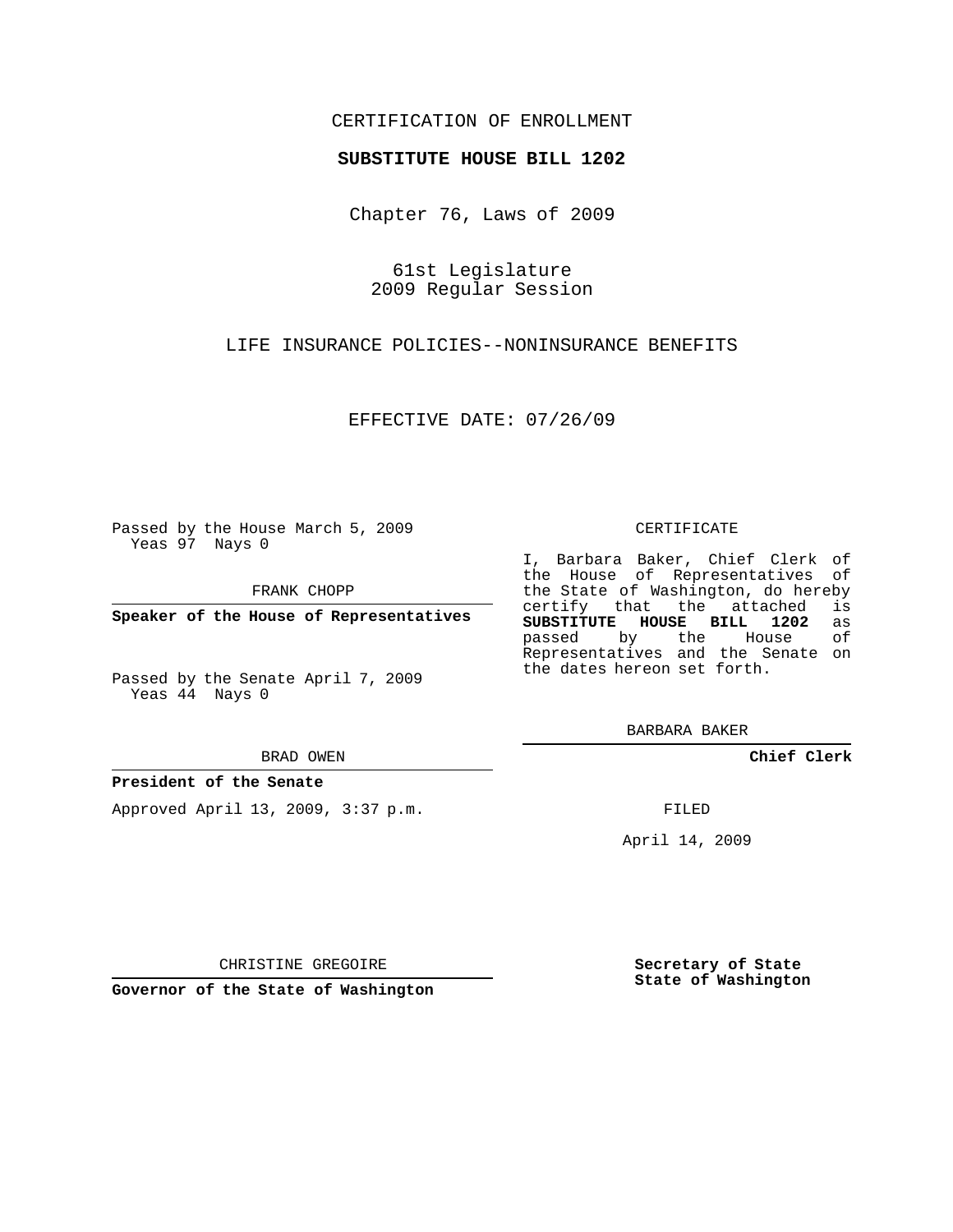# **SUBSTITUTE HOUSE BILL 1202** \_\_\_\_\_\_\_\_\_\_\_\_\_\_\_\_\_\_\_\_\_\_\_\_\_\_\_\_\_\_\_\_\_\_\_\_\_\_\_\_\_\_\_\_\_

\_\_\_\_\_\_\_\_\_\_\_\_\_\_\_\_\_\_\_\_\_\_\_\_\_\_\_\_\_\_\_\_\_\_\_\_\_\_\_\_\_\_\_\_\_

Passed Legislature - 2009 Regular Session

# **State of Washington 61st Legislature 2009 Regular Session**

**By** House Financial Institutions & Insurance (originally sponsored by Representatives Hurst, Bailey, Kelley, Roach, Kirby, and Parker)

READ FIRST TIME 02/10/09.

 AN ACT Relating to noninsurance benefits included in life insurance policies; adding a new section to chapter 48.23 RCW; and adding a new section to chapter 48.24 RCW.

BE IT ENACTED BY THE LEGISLATURE OF THE STATE OF WASHINGTON:

 NEW SECTION. **Sec. 1.** A new section is added to chapter 48.23 RCW to read as follows:

 (1) A life insurer may include the following noninsurance benefits as part of a policy of individual life insurance, with the prior approval of the commissioner:

(a) Will preparation services;

(b) Financial planning and estate planning services;

(c) Probate and estate settlement services; and

(d) Such other services as the commissioner may identify by rule.

 (2) The commissioner may adopt rules to ensure disclosure of the noninsurance benefits permitted under this section, including but not limited to guidelines concerning the provision of the coverage.

 (3) Those providing the services listed in subsection (1) of this section must be appropriately licensed.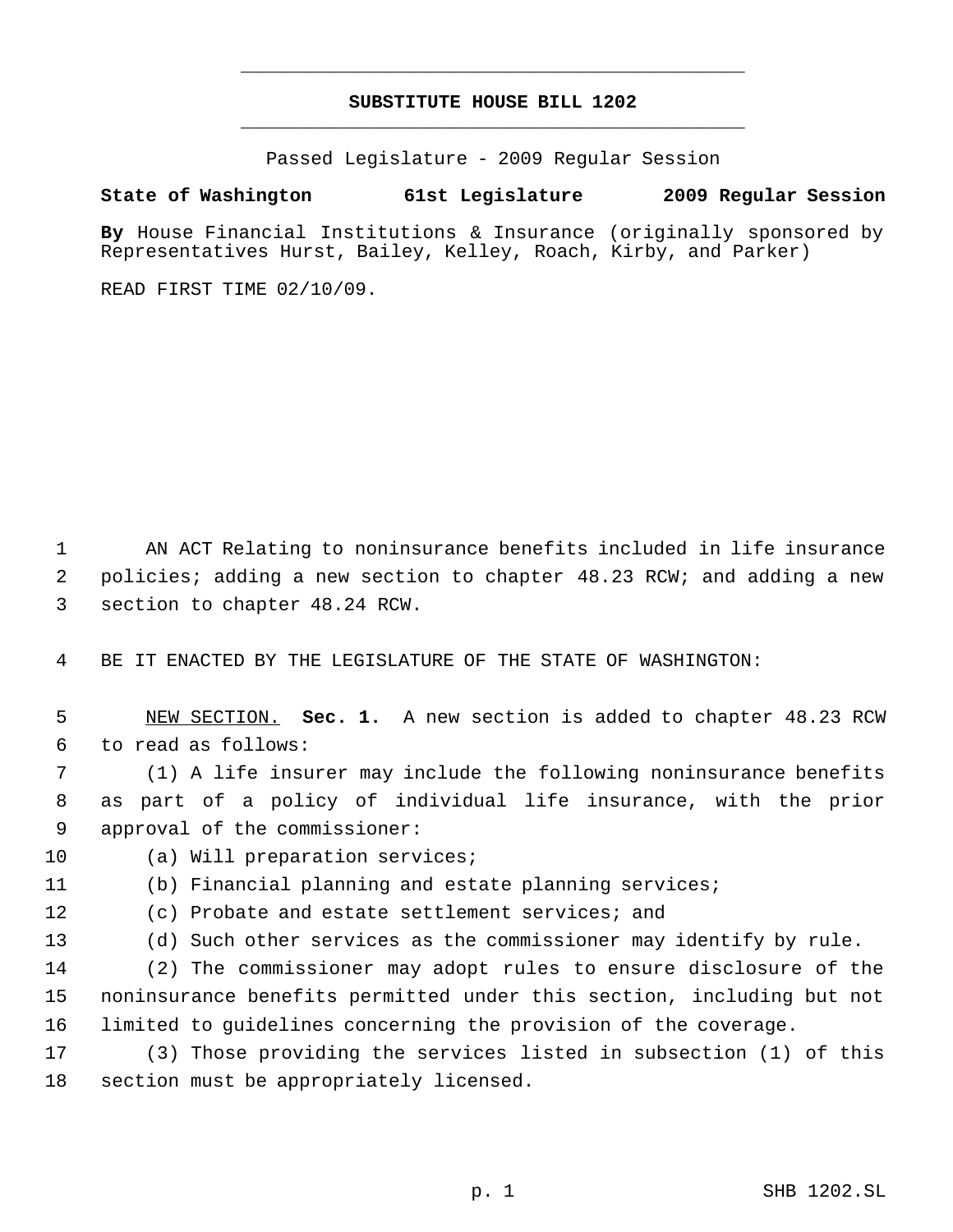(4) This section does not require the commissioner to approve any particular proposed noninsurance benefit. The commissioner may disapprove any proposed noninsurance benefit that the commissioner determines may tend to promote or facilitate the violation of any other section of this title.

 (5) This section does not expand, limit, or otherwise affect the authority and ethical obligations of those who are authorized by the state supreme court to practice law in this state. This section does not limit the prohibition against the unauthorized practice of law under chapter 2.48 RCW.

 (6) This section does not affect the application of chapter 21.20 RCW.

 NEW SECTION. **Sec. 2.** A new section is added to chapter 48.24 RCW to read as follows:

 (1) A life insurer may include the following noninsurance benefits as part of a policy or certificate of group life insurance, with the prior approval of the commissioner:

18 (a) Will preparation services;

(b) Financial planning and estate planning services;

(c) Probate and estate settlement services; and

(d) Such other services as the commissioner may identify by rule.

 (2) The commissioner may adopt rules to regulate the disclosure of noninsurance benefits permitted under this section, including but not limited to guidelines regarding the coverage provided under the policy or certificate of insurance.

 (3) Those providing the services listed in subsection (1) of this section must be appropriately licensed.

 (4) This section does not require the commissioner to approve any particular proposed noninsurance benefit. The commissioner may disapprove any proposed noninsurance benefit that the commissioner determines may tend to promote or facilitate the violation of any other section of this title.

 (5) This section does not expand, limit, or otherwise affect the authority and ethical obligations of those who are authorized by the state supreme court to practice law in this state. This section does not limit the prohibition against the unauthorized practice of law under chapter 2.48 RCW.